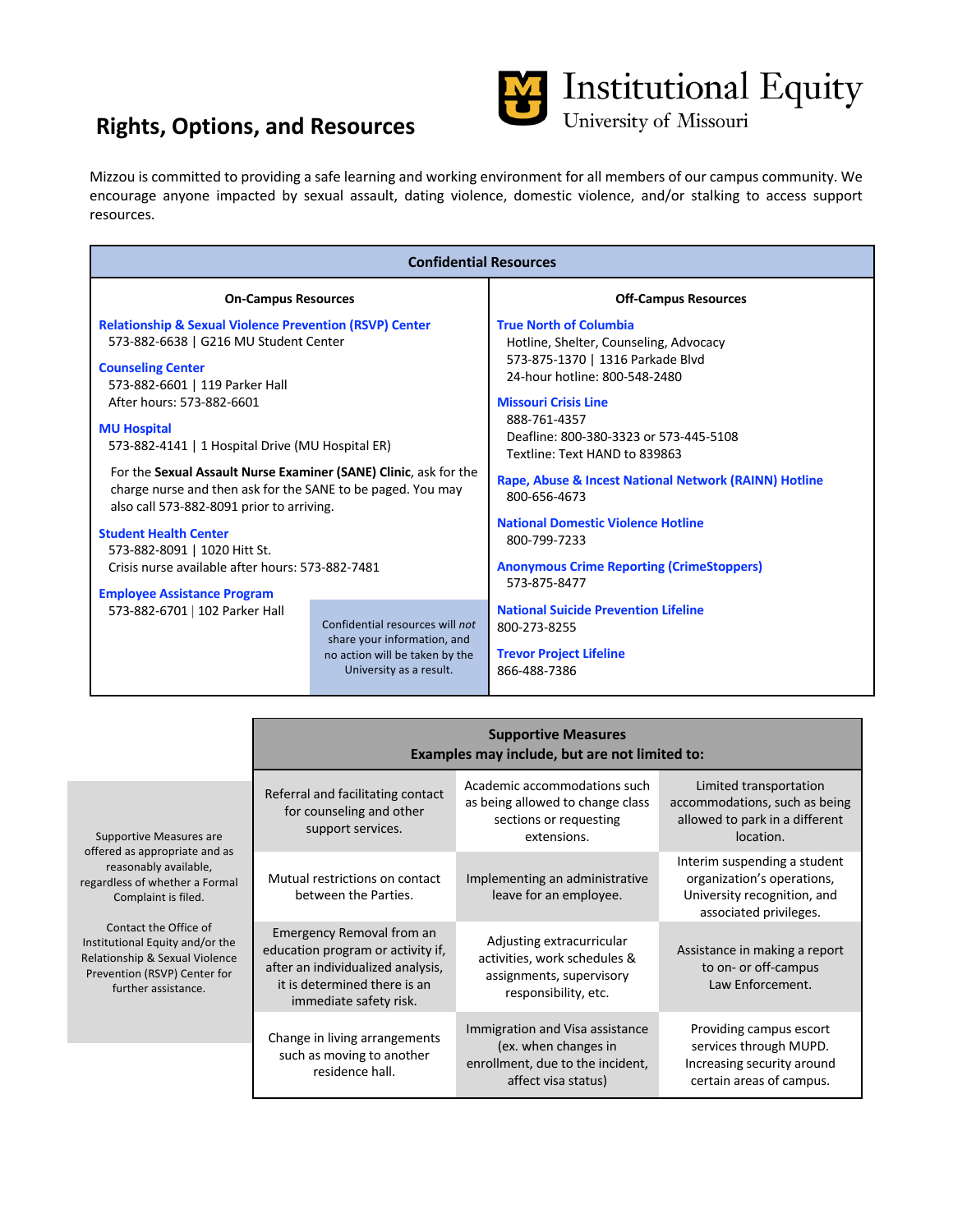# **Filing a Report with the University**

You may make a report with the University's Office of Institutional Equity and/or the applicable law enforcement agency. Each option has its own, and separate, set of procedures and potential outcomes. You may choose to pursue one or both options. You are not required to file a complaint with law enforcement. Additionally, opting not to pursue a complaint with law enforcement does not prevent you from pursuing a complaint with the University, and vice versa.

**Will the information I share be kept confidential?** It is important to know that the Office of Institutional Equity is not designated as a confidential office. We take privacy concerns seriously and, in accordance with policy, the information is shared only when necessary and only to those who need to know. Please see the table on page one for a list of resources that are designated as confidential.

**Can I make an anonymous report?** Yes; but, please note that it may limit the steps the University can take to address the issue. If you want to confidentially discuss filing a report (before you decide to do so), we recommend contacting the RSVP Center.

**What happens after I make a report?** An Equity Consultant/Investigator will contact you to discuss your options. Part of this discussion includes learning more about your particular situation and what outcome you would like to see. Not every case requires a formal investigation and the Equity Consultant/Investigator will work with you to resolve the matter in the most effective and appropriate way possible.

**If there is an investigation, what does the process look like?** An investigation is one part of the Equity Resolution Process. It involves informing the person being accused of the allegations (Respondent) and providing them an opportunity to respond. It also involves speaking with witnesses and collecting relevant evidence. For a high-level overview, please see the flowchart on the following page and for more detailed information, check out "Resolution Procedures" in the infobox to the right.

**What is the role of the Equity Consultant/Investigator?** The Equity Consultant/Investigator is a neutral party responsible for conducting a complete, thorough, and impartial investigation. To support the impartial nature of this role, the Equity Consultant/Investigator is not an advocate for either party but is available to answer questions and provide resources and accommodations throughout the process.

### **Office of Institutional Equity**

573-882-3880 | 145 Heinkel Building equity@missouri.edu

Online Reporting Option: equity.missouri.edu

(May submit anonymously)

#### **RSVP Center**

573-882-6638 | G216 MU Student Center

#### **University Policies and Procedures**

The University uses procedures referred to as either the Equity Resolution Process or the Title IX Resolution Process to address reports of harassment and discrimination. The process used depends on when the reported incident occurred, and whether the person accused is a student, faculty, or a staff member. Please visit our website to review the policies and procedures that may apply to your situation. You may also contact us to discuss this information.

#### **Sanctions by the University**

Individuals found responsible for violating one of the University's Non-Discrimination policies may be subject to sanctions, including but not limited to:

| <b>Students</b>                                                                                                                                                                                                                                                                                                                                                                                                            | <b>Faculty</b>                                                                                                                                                                                                                                                                                                                                                                                                                                                | <b>Staff</b>                                                                                                                                                                                                                                                                                                                                                                                                      |
|----------------------------------------------------------------------------------------------------------------------------------------------------------------------------------------------------------------------------------------------------------------------------------------------------------------------------------------------------------------------------------------------------------------------------|---------------------------------------------------------------------------------------------------------------------------------------------------------------------------------------------------------------------------------------------------------------------------------------------------------------------------------------------------------------------------------------------------------------------------------------------------------------|-------------------------------------------------------------------------------------------------------------------------------------------------------------------------------------------------------------------------------------------------------------------------------------------------------------------------------------------------------------------------------------------------------------------|
| • Warning • Probation • Loss of Privileges<br>• Compensating the University for loss,<br>damage, or injury to University property<br>• Discretionary Sanctions such as completion<br>of educational programming or counseling<br>• Residence Hall Suspension • Residence Hall<br>Expulsion • Campus Suspension • University<br>Suspension . Withdrawal of Recognition of a<br>student organization . University Expulsion. | • Warning-Verbal or Written • Performance<br>Improvement Plan . Required Counseling.<br>• Required Training or Education • Loss of Annual<br>Pay Increase . Loss of Supervisory Responsibility<br>• Recommendation of discipline in a training<br>program, including recommendation of<br>termination, suspension or other corrective or<br>remedial actions . Suspension without pay or<br>termination in accordance with faculty status and<br>CRR 310.060. | • Verbal or written warning • Performance<br>Improvement Plan . Required Counseling<br>• Required Training or Education • Loss of<br>Annual Pay Increase . Loss of Supervisory<br>Responsibility . Demotion . Suspension<br>without Pay . Termination . Recommendation<br>of discipline in a training program, including<br>recommendation of termination, suspension or<br>other corrective or remedial actions. |